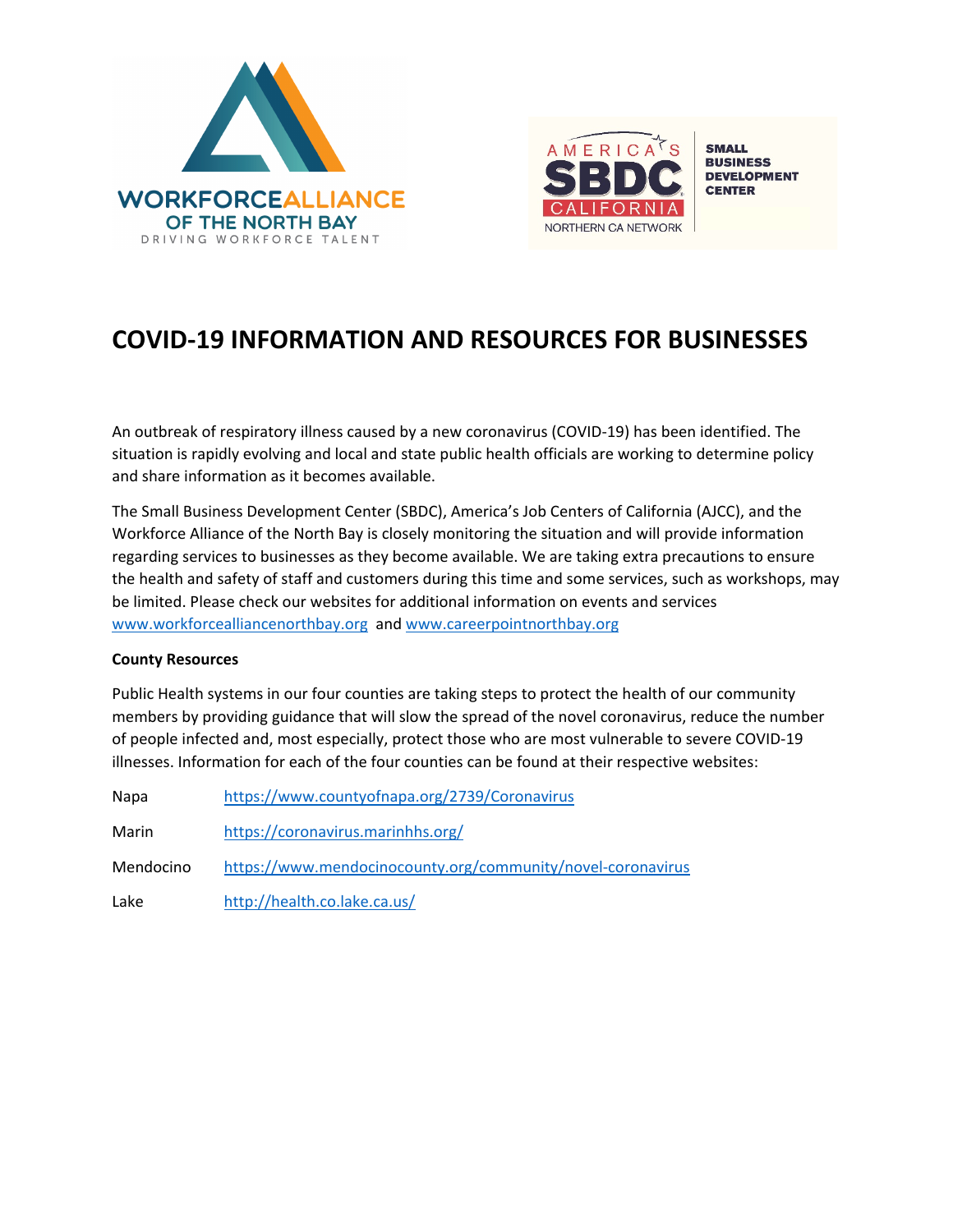



## **California Protections and Resources**

There are a number of worker protections and business resources available through California state departments. A number of these resources are currently being modified at the federal and state level to respond to COVIDF-19. Please review the following information and resources below:

## 1. **What can I do if my business has slowed due to COVID-19?**

If COVID-19 has impacted your business or services, you can avoid potential layoffs by participating in the Unemployment Insurance (UI) [Work Sharing Program.](https://www.edd.ca.gov/unemployment/Work_Sharing_Program.htm) This program allows you to retain your workers by reducing their hours and wages no more than 60 percent and partially offsetting the wage loss with UI benefits. This helps you avoid the cost of recruiting, hiring, and training new workers and helps your workers keep their jobs and receive some financial support with UI benefits.

## 2. **What if I have to let go of some of my workers temporarily until business improves?**

Your workers can [file for unemployment benefits](https://www.edd.ca.gov/Unemployment/Filing_a_Claim.htm) as long as they are unemployed and otherwise eligible. Workers who expect to return to work for you within a few weeks are not required to actively seek work as long as they are able and available to return to work and meet all other eligibility criteria. The EDD will explain the requirements to your workers during application.

# 3. **What can I do if I have to shut down my business permanently?**

If you are facing potential layoffs or plant closures, you can get help through the Rapid Response program. Rapid Response teams will meet with you to discuss your needs, help avoid layoffs where possible, and support your workers through the process. Services can include upgrades to current worker skills, customized training, career counseling, job search assistance, help with filing unemployment insurance claims, and information about education and training opportunities. For more information, please contact Sylwia Palczewska a[t spalczewska@workforcealliancenorthbay.org](mailto:spalczewska@workforcealliancenorthbay.org) or by phone at 707-699-1947 or Stacey Caico at [scaico@workforcealliancenorthbay.org](mailto:scaico@workforcealliancenorthbay.org) or by phone at 707-530-2322.

# 4. **What if I can't file or pay my payroll taxes on time because of COVID-19?**

With the [Governor's emergency declaration,](https://www.gov.ca.gov/2020/03/12/governor-newsom-issues-new-executive-order-further-enhancing-state-and-local-governments-ability-to-respond-to-covid-19-pandemic/) if your business is directly affected by COVID-19, you can request up to a 60-day extension to file your state payroll reports and deposit state payroll taxes without penalty or interest. The written request for extension, noting the impact of COVID-19, must be received within 60 days from the original delinquent date of the payment or return. For the address to send the request, along with other information, please see the *[State of Emergency or Disaster Fact](https://www.edd.ca.gov/pdf_pub_ctr/de231sed.pdf)  Sheet* (DE [231SED\) \(PDF\).](https://www.edd.ca.gov/pdf_pub_ctr/de231sed.pdf)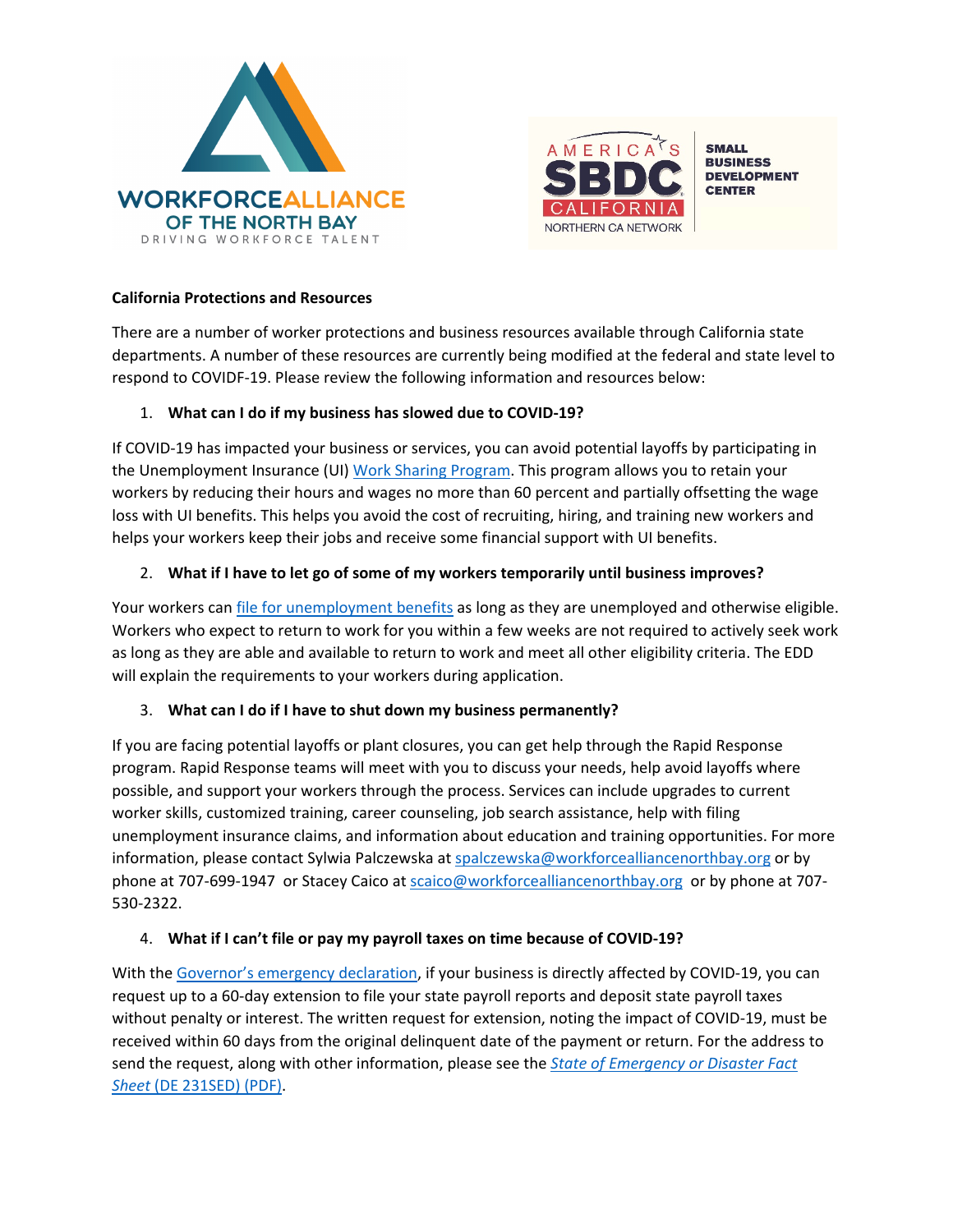



You can also call the EDD Taxpayer Assistance Center with any questions you may have about your payroll tax responsibilities at 1-888-745-3886 or (TTY) 1-800-547-9565.

# 5. **What can I do to protect my workers from COVID-19?**

The [Centers for Disease Control and Prevention Guidance for Business and Employers](https://www.cdc.gov/coronavirus/2019-ncov/community/guidance-business-response.html) includes basic precautions like proper handwashing and cleaning, as well as making sure your sick leave policies are flexible and consistent with public health guidance. Visit [Cal/OSHA Guidance on Coronavirus](https://www.dir.ca.gov/dosh/coronavirus/Health-Care-General-Industry.html) to learn more about workplace requirements.

## 6. **Are there any financial resources available to businesses?**

This can be an extremely difficult time for businesses, especially for small businesses. There are several programs that are being put together to help. Congress has authorized SBA disaster loans for small businesses in states who qualify. California is currently going through the application process but hopes to be able to offer low interest loans for those businesses who have suffered economic injury. The Office of Small Business encourages businesses to utilize their local SBDC network for support in applying for upcoming loan programs.

# *Marin Small Business Development Center (SBDC)*

The Marin Small Business Development Center (SBDC) is a nonprofit organization that provides [expert no-cost advising](https://www.marinsbdc.org/services/one-one-advising-marin-county) and [low cost workshops](https://www.marinsbdc.org/services/trainings-workshops-marin-county) to guide small businesses to success and accomplishment.

As part of the Northern California SBDC network, the Marin SBDC serves all of Marin County. The advisors will work with entrepreneurs and business owners to address challenges faced by Marin businesses as they navigate. Updated COVID-19 information will be provided on-line at [www.marinsbdc.org,](http://www.marinsbdc.org/) along with contact information for SBDC staff.

## *Napa Sonoma Small Business Development Center (SBDC)*

In support of the Napa County and Sonoma County State of Emergency declaration regarding the Coronavirus (COVID-19), the Napa Sonoma SBDC has canceled all workshops for the remainder of March. In the weeks to come, the Napa Sonoma SBDC is committed to taking all necessary steps to protect the health and safety of our clients and staff.

To help during this economically challenging time, the U.S. Small Business Administration (SBA) is offering low-interest loans to small businesses and non-profits that have been severely impacted by the Coronavirus (COVID-19). The SBA's Economic Injury Disaster Loan program provides small businesses with working capital loans of up to \$2 million to provide the financial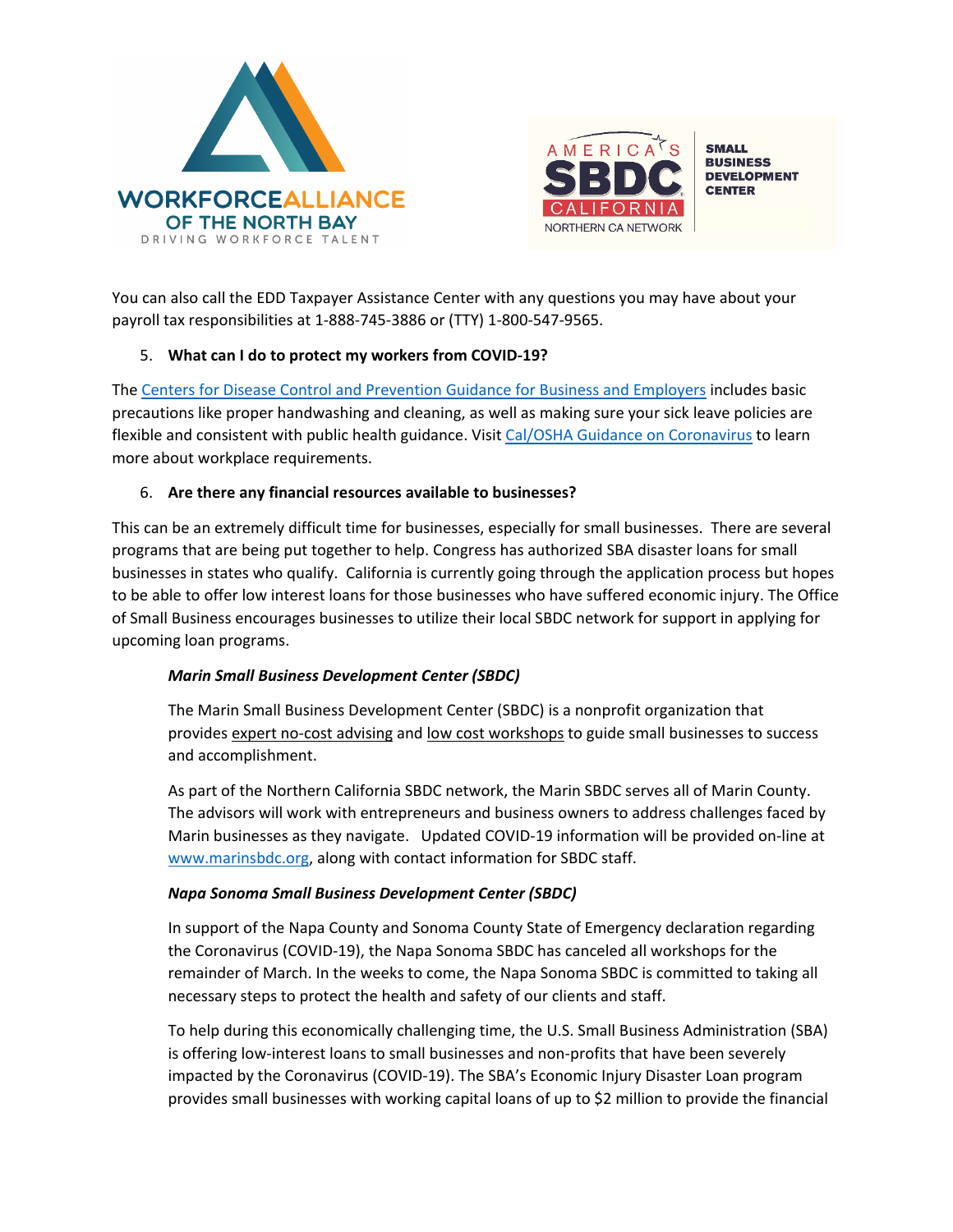



support they need to overcome the temporary loss of revenue. The [SBA](https://www.sba.gov/about-sba/sba-newsroom/press-releases-media-advisories/sba-provide-disaster-assistance-loans-small-businesses-impacted-coronavirus-covid-19) has provided a SBA [Disaster Assistance in Response to the Coronavirus](https://www.sba.gov/about-sba/sba-newsroom/press-releases-media-advisories/sba-provide-disaster-assistance-loans-small-businesses-impacted-coronavirus-covid-19) for small businesses or go to [https://www.sba.gov](https://www.sba.gov/page/guidance-businesses-employers-plan-respond-coronavirus-disease-2019-covid-19#section-header-0) for additional guidance.

## *West Business Development Center*

As the number of California cases of COVID-19 rises, the negative impact restrictions will have on the economy will also increase. The team at West Business Development Center has developed a Business Resource reference page, [Doing Business in the Age of Coronavirus](https://www.westcenter.org/covid-19-business-resources) with current information from local, state and federal agencies on where to go and what to do to keep your business running. Business owners and community leaders will need to adhere to basic tenants of care which is to keep healthy, keep your staff informed, apply recommended health precautions and inform government officials with economic data as requested. West Center's training and workshops schedule will convert their live trainings to webinars. We are here to help business owners with information from using technology for team collaboration to access to capital for bridge loans. All information can be found on our website at [www.westcentr.org](http://www.westcentr.org/) COVID19 information: [https://www.westcenter.org/covid-19-business](https://www.westcenter.org/covid-19-business-resources)[resources](https://www.westcenter.org/covid-19-business-resources) Newsletter Resourc[e https://conta.cc/33ckFqV](https://conta.cc/33ckFqV)

## **7. What other resources for businesses and workers are available?**

EDD has a website dedicated to the resources and programs available to COVID-19 impacted individuals and businesses as well: [https://edd.ca.gov/about\\_edd/coronavirus-2019.htm.](https://edd.ca.gov/about_edd/coronavirus-2019.htm) It is a great resource that provides information and links for those affected to where more information can be obtained for the following categories:

- **Workers** 
	- o Sick or Quarantined [Disability Insurance (DI)]
	- o Caregiving [Paid Family Leave (PFL)]
	- o School Closures [Unemployment Insurance (UI)]
	- o Self-Employed
- **Employers** 
	- o Workplace Health and Safety
	- o Reduced Work Hours (UI-Work Sharing)
	- o Potential Closure or Layoffs (Rapid Response)
	- o Tax Assistance
- **Resources** 
	- o Employment
	- o Health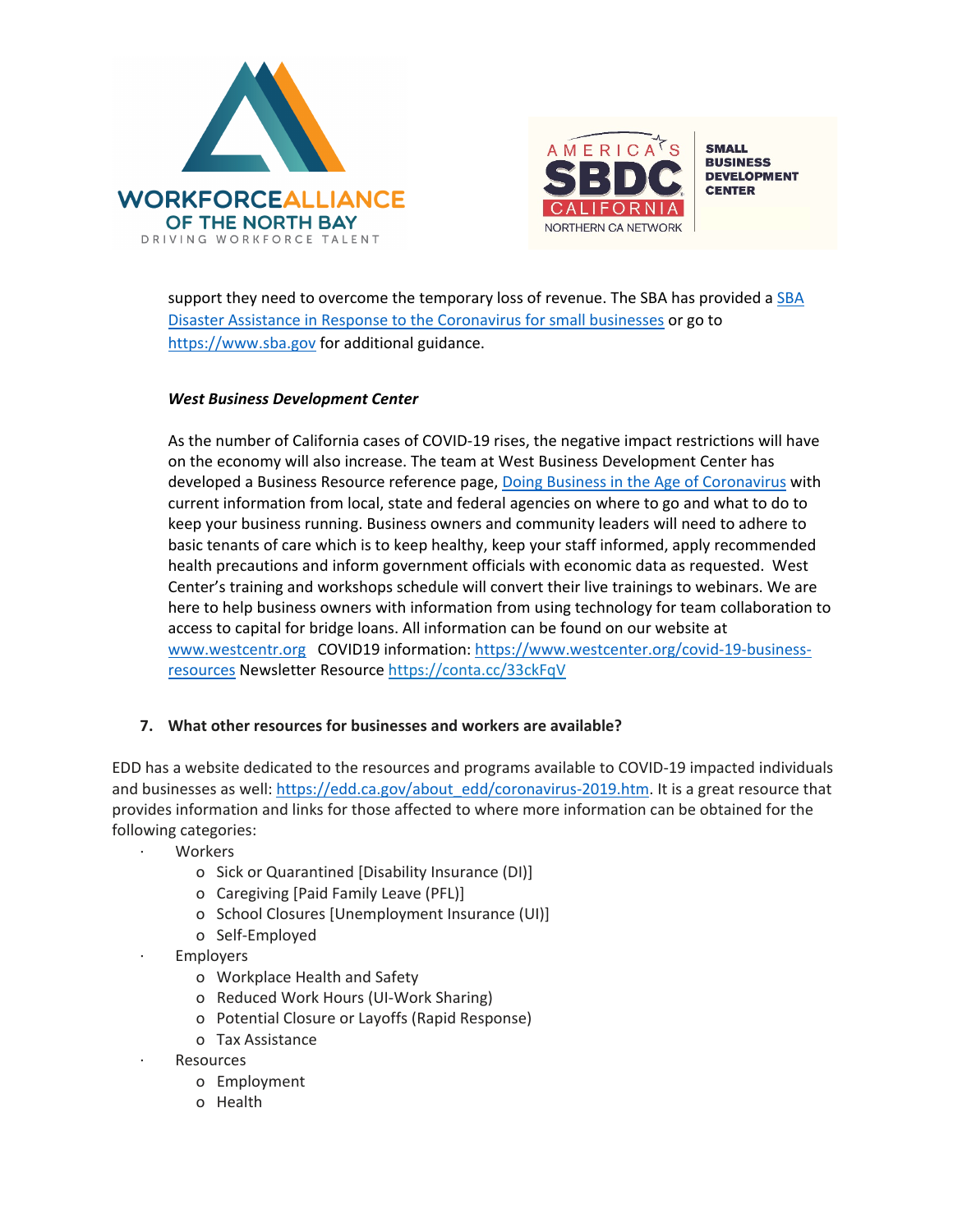



# **INFORMACIÓN DEL COVID-19 Y RECURSOS PARA EMPRESAS**

Se ha identificado un brote de enfermedad respiratoria causado por un nuevo coronavirus (COVID-19). La situación está evolucionando rápidamente y los funcionarios de salud pública locales y estatales están trabajando para determinar la política y compartir la información a medida que se disponga de ella.

El Centro de Desarrollo de Pequeñas Empresas (SBDC, por sus siglas en inglés), Centros de Empleo de América en California (AJCC, por sus iniciales en inglés), y la Alianza de la Fuerza laboral del Norte de la Bahía están siguiendo de cerca la situación y proporcionarán información sobre los servicios a las empresas a medida que estén disponibles. En este momento, CareerPoint - AJCC de Marin está CERRADO hasta nuevo aviso. Los centros de CareerPoint en Napa, Mendocino y Lake están operando con una reducción sustancial de personal. Por favor, consulte nuestros sitios web para obtener información adicional sobre los servicios y la información. www.workforcealliancenorthbay.org y [www.careerpointnorthbay.org](http://www.careerpointnorthbay.org/)

#### **Recursos del Condado**

Los sistemas de salud pública de nuestros cuatro condados están tomando medidas para proteger la salud de los miembros de nuestra comunidad, proporcionando orientación que frene la propagación del nuevo coronavirus, reduzca el número de personas infectadas y, sobre todo, proteja a los más vulnerables a las enfermedades graves por COVID-19. La información de cada uno de los cuatro condados se puede encontrar en sus respectivos sitios web:

| Napa      | https://www.countyofnapa.org/2739/Coronavirus               |
|-----------|-------------------------------------------------------------|
| Marin     | https://coronavirus.marinhhs.org/                           |
| Mendocino | https://www.mendocinocounty.org/community/novel-coronavirus |
| Lago      | http://health.co.lake.ca.us/                                |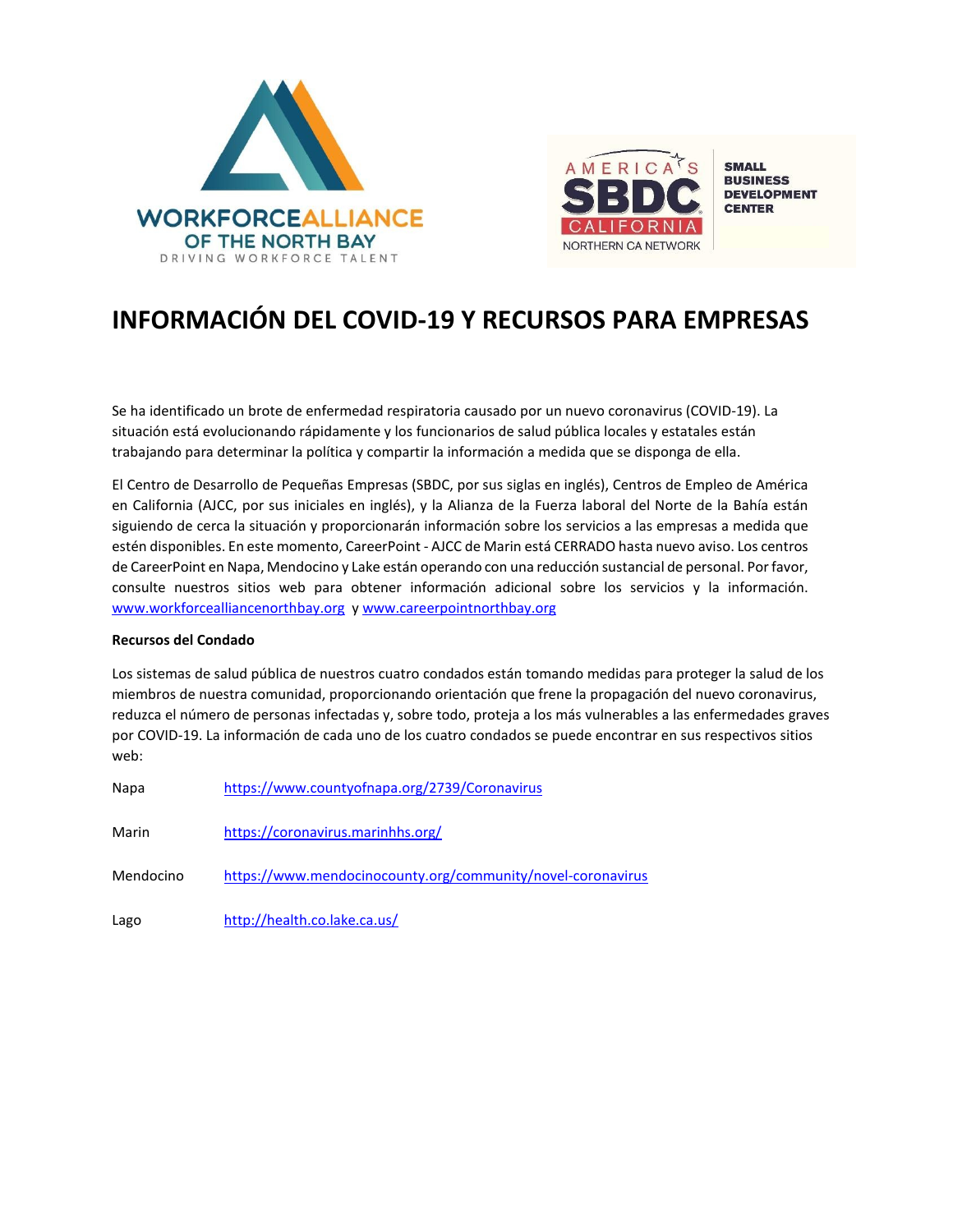



#### **Protecciones y Recursos de California**

Hay una serie de protecciones para los trabajadores y recursos empresariales disponibles a través de los departamentos estatales de California. Varios de estos recursos están siendo modificados a nivel federal y estatal para responder al COVIDF-19. Por favor, revise la siguiente información y recursos a continuación:

#### **1. ¿Qué puedo hacer si mi negocio se ha ralentizado debido a COVID-19?**

Si el COVID-19 ha impactado su negocio o servicios, puede evitar posibles despidos participando en el [Programa de Trabajo Compartido](https://www.edd.ca.gov/unemployment/Work_Sharing_Program.htm) del Seguro de Desempleo (UI, por sus siglas en inglés[\). E](https://www.edd.ca.gov/unemployment/Work_Sharing_Program.htm)ste programa le permite retener a sus trabajadores reduciendo sus horas y salarios no más del 60 por ciento y compensando parcialmente la pérdida de salario con beneficios de UI. Esto le ayuda a evitar el costo de reclutar, contratar y capacitar a nuevos trabajadores y ayuda a sus trabajadores a mantener sus puestos de trabajo y recibir algún apoyo financiero con los beneficios de UI.

## **2. ¿Qué sucede si tengo que despedir a algunos de mis trabajadores temporalmente hasta que mejore el negocio?**

Sus trabajadores pueden solicita[r beneficios de desempleo](https://www.edd.ca.gov/Unemployment/Filing_a_Claim.htm) siempre y cuando estén desempleados y sean elegibles. Los trabajadores que esperan volver a trabajar para usted dentro de unas pocas semanas no están obligados a buscar trabajo activamente siempre que puedan y estén disponibles para volver a trabajar y cumplir con todos los demás criterios de elegibilidad. El EDD explicará los requisitos a sus trabajadores durante la solicitud.

### **3. ¿Qué puedo hacer si tengo que cerrar mi negocio permanentemente?**

Si se enfrenta a posibles despidos o cierres de plantas, puede obtener ayuda a través del programa de Respuesta Rápida. Los equipos de Respuesta Rápida se reunirán con usted para analizar sus necesidades, ayudar a evitar despidos cuando sea posible y apoyar a sus trabajadores durante el proceso. Los servicios pueden incluir mejoras a las habilidades actuales de los trabajadores, capacitación personalizada, orientación profesional, asistencia para la búsqueda de empleo, ayuda para presentar reclamos de seguro de desempleo e información sobre oportunidades de educación y capacitación. Para obtener más información, póngase en contacto con Sylwia Palczewska en [SPalczewska@workforcealliancenorthbay.org](mailto:SPalczewska@workforcealliancenorthbay.org) o por teléfono al 707-699-1947 o Stacey Caico en

[Scaico@workforcealliancenorthbay.org](mailto:Scaico@workforcealliancenorthbay.org) o por teléfono al 707-530-2322. **4. ¿Qué sucede si no puedo presentar o pagar mis impuestos de nómina a tiempo debido a COVID- 19?** Con [la declaración de emergencia del Gobernador](https://www.gov.ca.gov/2020/03/12/governor-newsom-issues-new-executive-order-further-enhancing-state-and-local-governments-ability-to-respond-to-covid-19-pandemic/) si su empresa se ve directamente afectada por el COVID-19, puede solicitar una prórroga de hasta 60 días para presentar sus informes de nómina estatal

y depositar los impuestos de nómina estatal sin penalización ni intereses. La solicitud de una prórroga por escrito, señalando el impacto del COVID-19, debe ser recibida dentro de los 60 días a partir de la fecha de morosidad original del pago o la declaración. Para la dirección para enviar la solicitud, junto con otra información, por favor vea l[a Hoja de Información sobre el Estado de Emergencia o Desastre](https://www.edd.ca.gov/pdf_pub_ctr/de231sed.pdf)  [\(DE 231SED\) \(PDF\).](https://www.edd.ca.gov/pdf_pub_ctr/de231sed.pdf)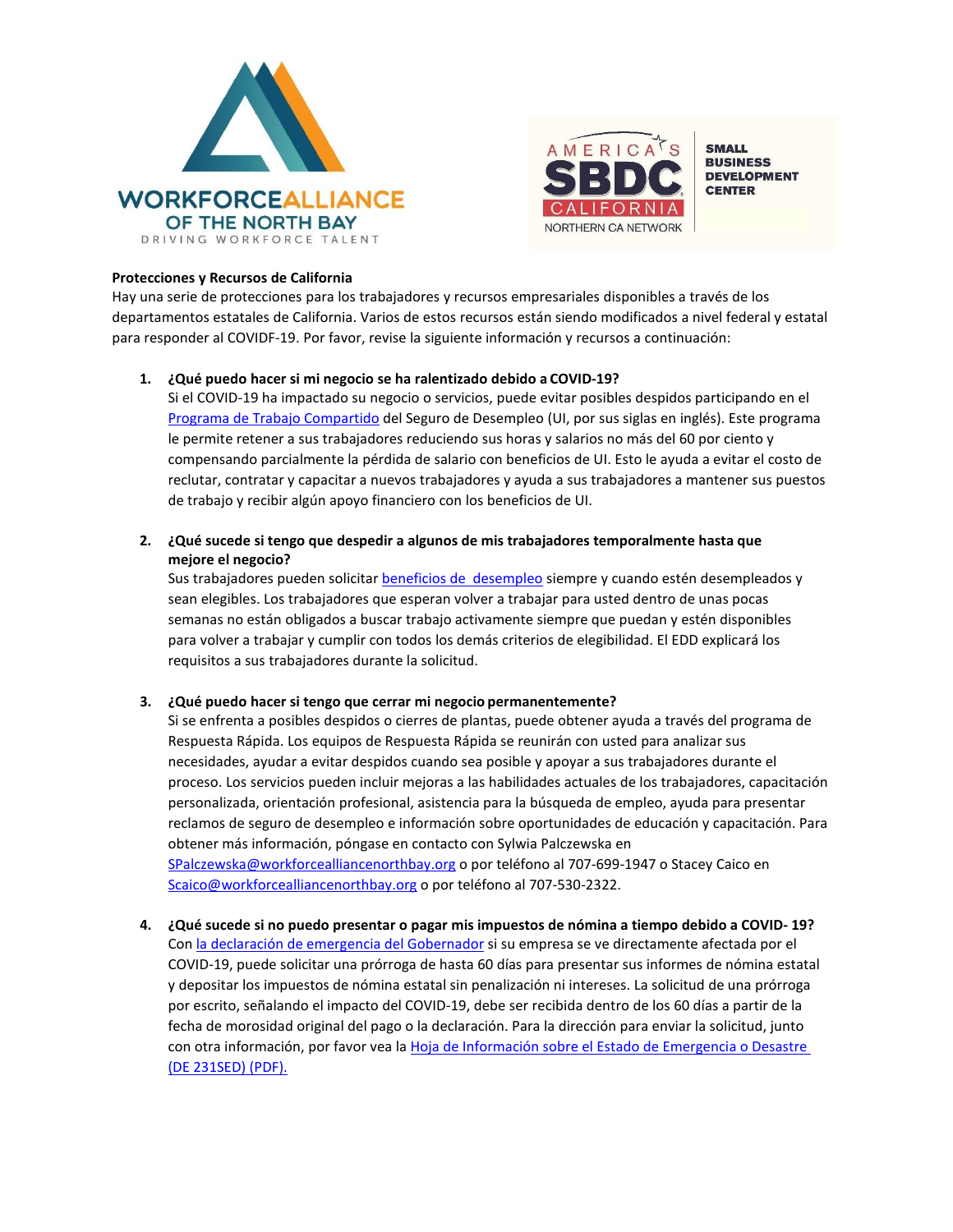



También puede llamar al Centro de Asistencia al Contribuyente del EDD con cualquier pregunta que pueda tener sobre sus responsabilidades de impuestos de nómina al 1-888- 745-3886 o (TTY) 1-800-547-9565.

#### **5. ¿Qué puedo hacer para proteger a mis trabajadores del COVID-19?**

La [Guía de los Centros para el Control y la Prevención de Enfermedades](https://www.cdc.gov/coronavirus/2019-ncov/community/guidance-business-response.html) para Empresas y [Empleadores in](https://www.cdc.gov/coronavirus/2019-ncov/community/guidance-business-response.html)cluye precauciones básicas como el lavado y la limpieza adecuados de las manos, así como asegurarse de que sus políticas de licencia por enfermedad sean flexibles y coherentes con la orientación de la salud pública. Visite l[a Guía del Cal/OSHA sobre el](https://www.dir.ca.gov/dosh/coronavirus/Health-Care-General-Industry.html) [Coronavirus p](https://www.dir.ca.gov/dosh/coronavirus/Health-Care-General-Industry.html)ara conocer más sobre los requisitos del lugar de trabajo.

#### **6. ¿Hay recursos financieros disponibles para lasempresas?**

Este puede ser un momento extremadamente difícil para las empresas, especialmente para las pequeñas empresas. Hay varios programas que se están organizando para ayudar.

### **a. Administración de Pequeñas Empresas de los Estados Unidos (SBA) - Asistencia para Préstamos por Desastres**

El Congreso ha autorizado los préstamos para desastres de la SBA para las pequeñas empresas de los estados que califiquen. Toda California califica y ahora puede ofrecer préstamos de bajo interés para aquellos negocios que han sufrido daños económicos. La Oficina de Pequeñas Empresas alienta a las empresas a utilizar su red local de SBDC para obtener apoyo en la aplicación de los próximos programas de préstamos. Para acceder a la solicitud de préstamo, haga clic aquí: [https://disasterloan.sba.gov/ela/.](https://disasterloan.sba.gov/ela/) Para las empresas que deseen asistencia para completar el documento, le sugerimos que trabaje con uno de los centros de desarrollo de pequeñas empresas que se indican a continuación (ver pregunta 7). Para reunirse con un asesor del SBDC, por favor haga clic aquí para inscribirse fácilmente para una cita[: https://nc.ecenterdirect.com/signup .](https://nc.ecenterdirect.com/signup) Por favor, tenga especial cuidado en elegir un Centro SBDC ubicado en el Condado de su dirección comercial.

## **b. Otros Recursos de la Administración de Pequeñas Empresas:** Por favor, visite el SBA<https://www.sba.gov/> para otra información y recursos en respuesta al COVID-19.

#### **7. ¿Qué otros recursos para las empresas y los trabajadores están disponibles?**

### **a. Departamento de Desarrollo del Empleo de CA (EDD, por sus siglas en inglés)**

El EDD tiene un sitio web dedicado a los recursos y programas disponibles para las personas y empresas impactados por COVID-19: [https://edd.ca.gov/about\\_edd/coronavirus-](https://edd.ca.gov/about_edd/coronavirus-2019.htm) [2019.htm. E](https://edd.ca.gov/about_edd/coronavirus-2019.htm)s un gran recurso que proporciona información y enlaces para los afectados. Se puede obtener más información sobre las siguientes categorías: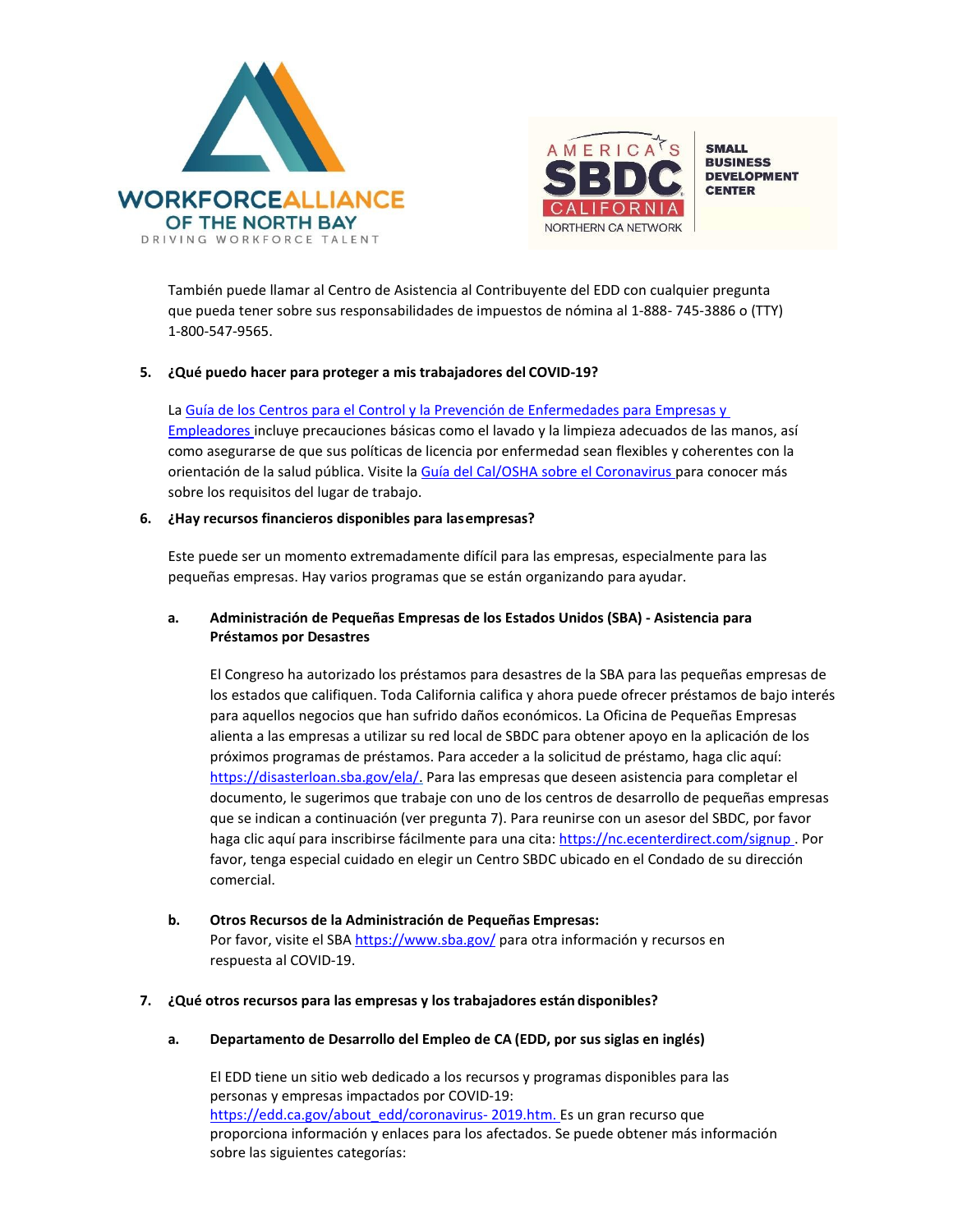



#### **Trabajadores**

- Enfermos o en Cuarentena [Seguro por Discapacidad (DI)]
- Cuidado de Personas [Permiso por Motivo Familiar Remunerado (PFL)]
- Cierre de Escuelas [Seguro de Desempleo (UI)]
- Trabajador por Cuenta Propia

### **Empleadores**

- Salud y Seguridad en el Lugar de Trabajo
- Horas de Trabajo Reducidas (UI-Trabajo Compartido)
- **Posible Cierre o Despido (Respuesta Rápida)**
- Asistencia Fiscal

#### **Recursos**

- **Empleo**
- **Salud**

### *b. Centro de Desarrollo de Pequeñas Empresas de Marin (SBDC, por sus siglas en inglés)*

El Centro de Desarrollo de Pequeñas Empresas de Marin (SBDC) es una organización sin fines de lucro que ofrec[e asesoramiento experto sin costo alguno](https://www.marinsbdc.org/services/one-one-advising-marin-county) [y talleres de bajo](https://www.marinsbdc.org/services/trainings-workshops-marin-county) [costo](https://www.marinsbdc.org/services/trainings-workshops-marin-county) para guiar a las pequeñas empresas hacia el éxito y el logro. Como parte de la red del SBDC del Norte de California, el SBDC de Marin sirve a todo el Condado de Marin. Los asesores trabajarán con los empresarios y dueños de negocios para abordar los desafíos que enfrentan las empresas de Marin mientras navegan por el COVID-19. Para acceder a la información y recursos del SBDC de Marin llame al: **(415) 482- 1819**, [o www.marinsbdc.org.](http://www.marinsbdc.org/) Se puede acceder a los recursos empresariales específicos del COVID 19 aquí: [https://www.marinsbdc.org/covid-19-small](https://www.marinsbdc.org/covid-19-small-business-survival-guide-northern-california-sbdc-network)[business-](https://www.marinsbdc.org/covid-19-small-business-survival-guide-northern-california-sbdc-network) [survival-guide-northern-](https://www.marinsbdc.org/covid-19-small-business-survival-guide-northern-california-sbdc-network) [california-sbdc-network](https://www.marinsbdc.org/covid-19-small-business-survival-guide-northern-california-sbdc-network)

### *c. Centro de Desarrollo de Pequeñas Empresas de Napa Sonoma (SBDC)*

En apoyo a la declaración del Estado de Emergencia del Condado de Napa y Sonoma en relación con el Coronavirus (COVID-19), el SBDC de Napa Sonoma ha cancelado todos los talleres para el resto de marzo. En las próximas semanas, el SBDC de Napa Sonoma se compromete a tomar todas las medidas necesarias para proteger la salud y la seguridad de nuestros clientes y personal. Para acceder a la información y recursos del SBDC de Napa Sonoma llame al: **(415) 256- 7250**, y o visite<https://www.napasonomasbdc.org/>